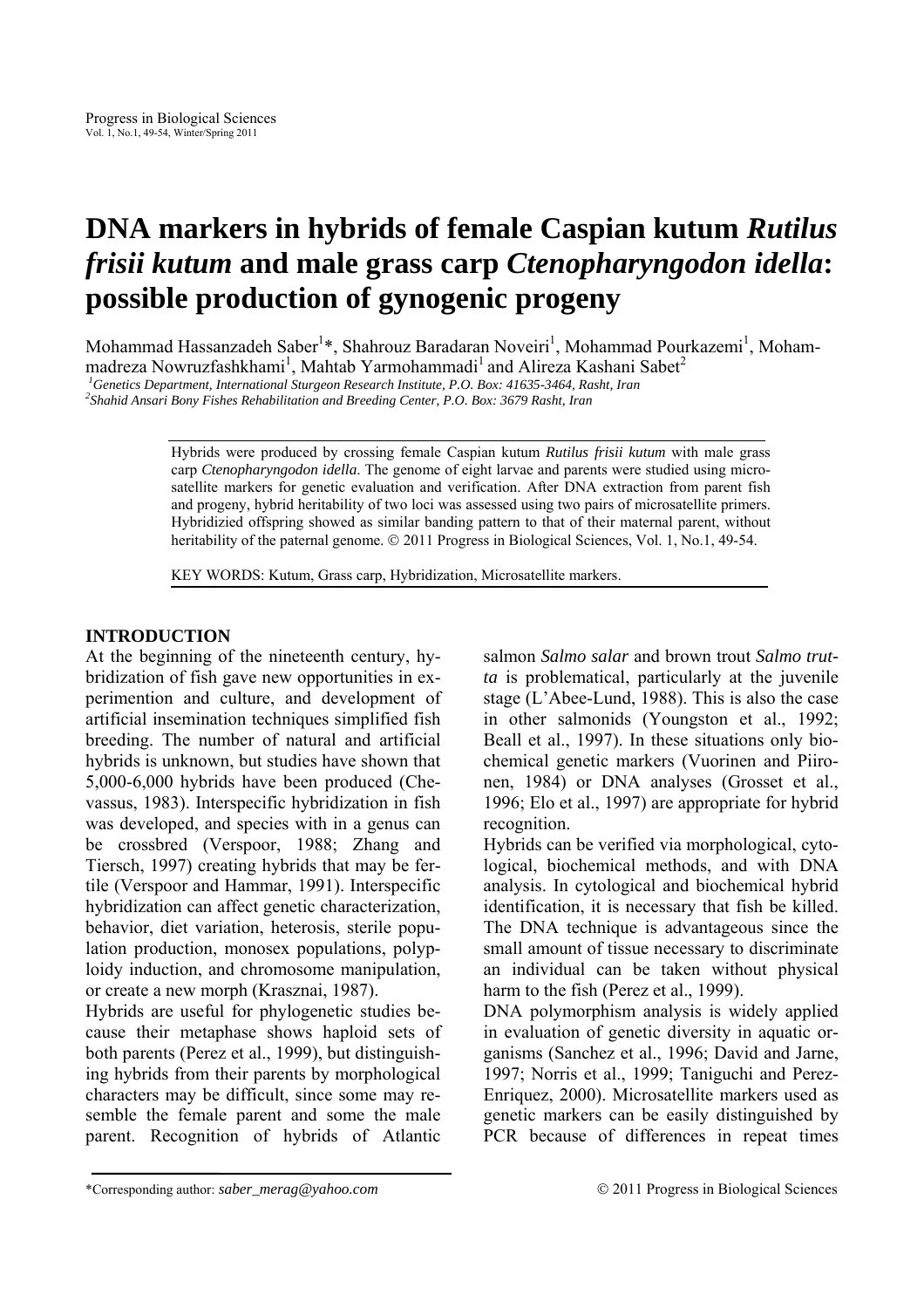(Moor et al., 1991). Microsatellite analysis has widespread applications because of its sensitivity to genetic diversity within and between populations (DeWoody and Avise, 2000; Selkoe and Toonen, 2006). Compared to molecular markers such as allozymes, RAPD, and RFLP markers, microsatellite markers are codominant and contain more information for population analysis and identifying differences in and among populations (Yan et al., 2005).

Reciprocal mating has been carried out between kutum *Rutilus frisii kutum* and roach *Rutilus rutilus*, but the hybrids were not economically viable (Hosseini, 1993). The Guilan Research Fisheries Station, carried out hybridization between female kutum and male grass carp (Hosseini, 1996) with the goal of producing a fish with the flavor of kutum and growth rate of grass carp. Verification of this hybridization using cytogenetic methods indicated that all hybrid progeny showed a karyotype similar to the maternal (kutum) karyotype, suggesting that the hybrids were gynogenic (Nowruzfashkhami et al. 2001).

The aim of the present study was to track microsatellite markers to explore the contribution of the parental genomes to progeny of female kutum and male grass carp.

#### **MATERIAL AND METHODS**

The study was conducted at the Shahid Ansari Bony Fishes Stock Rehabilitation and Breeding Center, Rasht, Iran using a breeding female kutum caught from the Lemir River in western Guilan province and a cultured male grass carp obtained from an earthen pond. A small piece of each fish's caudal fin was clipped for DNA extraction. Hormone stimulation was carried out in the kutum by pituitary gland (2 mg/kg). The male grass carp was injected with a combination of LHRh-a + pituitary gland (12.5  $\mu$ g + 0.5 mg/kg). The eggs and milt were obtained by pressure on the fish abdomen. Three procedures were conducted: hybrid (female kutum x male grass carp), control kutum (female x male kutum), and control grass carp (female x male grass carp). Each treatment used 15 g eggs. Dry insemination was conducted with 0.15 ml fresh sperm. The experiment was done in triplicate. Fertilized eggs were placed in 21°C water in Weise incubators for embryogenesis. At 4 h post-insemination, 100 eggs were removed randomly from the incubator and cleavage or cell division assessed. Hatching took place over a period up to 84 h. Eight larvae were killed for DNA extraction, and the whole body placed in 96% ethanol. The DNA was extracted using a phenol-chloroform technique (Pourkazemi, 1996). For evaluation of DNA quality, both specterophotometry and agarose gel (1%) were employed. Recognition of hybrids was carried out via microsatellite markers at the International Sturgeon Research Institute (Rasht, Guilan, Iran). To distinguish hybrid heritability, two microsatellite markers (Ca3 and Ca5) of the cyprinid *Campostoma anomalum* were used (Dimsosky et al. 2000). The GenBank Accession numbers are AF277575 (Ca3) and AF277577 (Ca5). The primer sequences for amplification of two microsatellite markers were as follows:

Ca3 F (5´-GGACAGTGAGGGACGCAGAC-3´)Ca3 R (5´-TCTAGCCCCCAAATTTTAC GG-3´) Ca5 F (5´-TTGAGTGGATG GTGCTT GTA-3´) Ca5 R (5´-GCATTGCCA AAAGTTA CCTAA-3´).

The standard mix of PCR consisted of 1.5 mM MgCl2, 0.2 mM dNTPs, 10X PCR Buffer, 0.75 u Taq DNA polymerase, and 10 pmol of each primer to a final volume of 20 µl (CinaGene Company, Tehran, Iran). PCR conditions for Ca3 markers were 94◦ C for 3 min (1 cycle), then 94°C for 30 sec; 56°C for 30 sec; 72°C for 40 sec (30 cycles); and a final single cycle at 72°C for 5 min. PCR conditions for the Ca5 marker were 94℃ for 3 min (1 cycle), 94℃ for 30 sec; 58℃ for 30 sec;  $72^{\circ}$ C for 30 sec (30 cycles); and a final cycle at 72°C for 5 min. The PCR product was run on polyacrylamide gel (6%) and silver stained.

## **RESULTS**

Numbers of hatched and surviving hybrid larvae were low, and in only one of the three hybrid repeats did any (eight) individuals survive. In the kutum control group, no larvae hatched. In the grass carp control group, 4870 larvae successfully hatched. The results of fertilization, hatching, and survival rate are summarized in Table 1.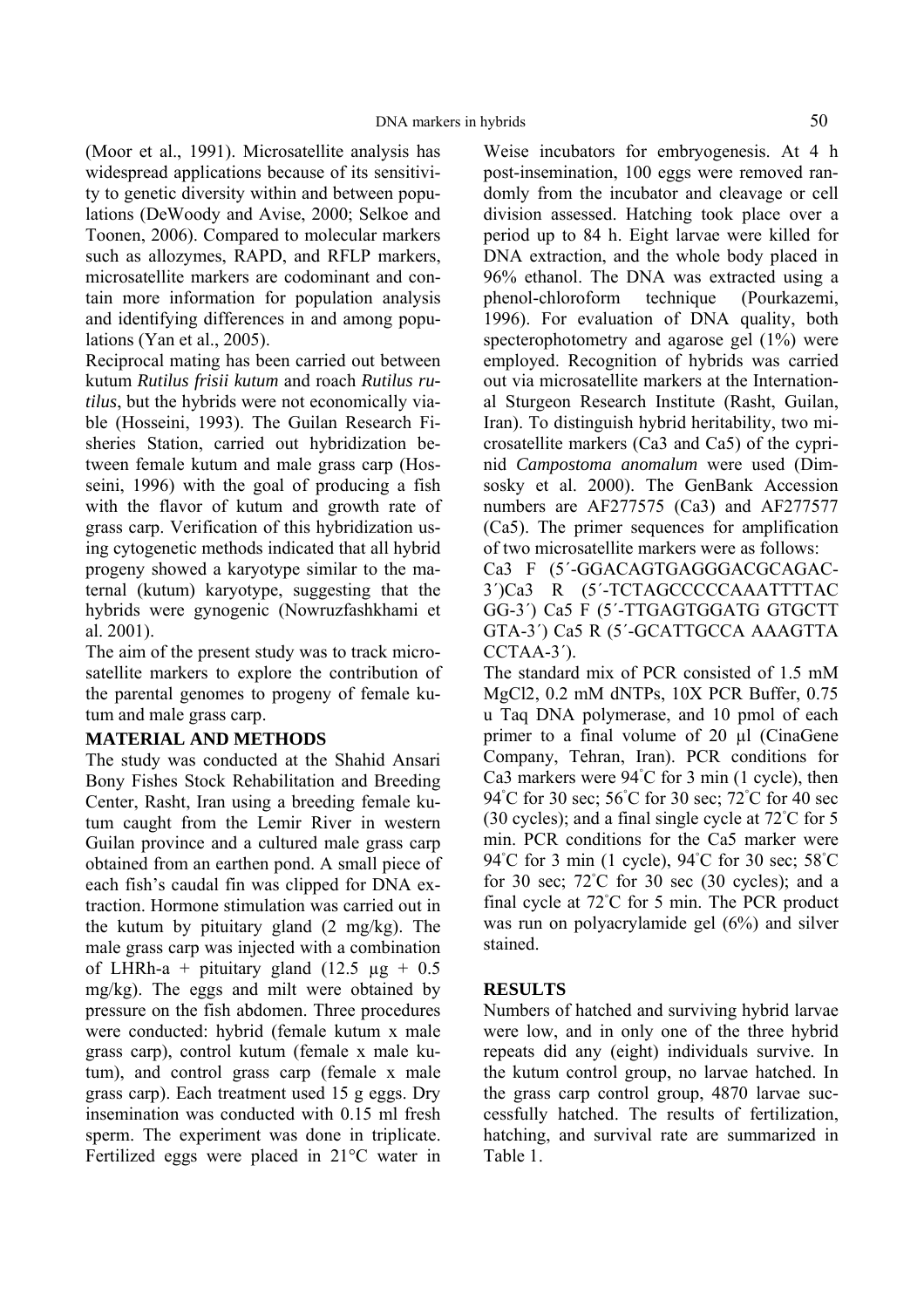| Groups                                | Weight of eggs g | eggs $g-1$ | Fertilization | Hatching      |
|---------------------------------------|------------------|------------|---------------|---------------|
|                                       |                  |            | $\%$          | $\frac{0}{0}$ |
| 1 (female kutum ×                     | 15               | 275        | 10.00         | 0.00          |
| male grass carp)                      |                  |            | (412/4125)    |               |
| 2"                                    | 15               | 275        | 22.00         | 0.88          |
|                                       |                  |            | (907/4125)    | (8/907)       |
| 3"                                    | 15               | 275        | 8.50          | 0.00          |
|                                       |                  |            | (350/4125)    |               |
| Control (female ×                     | 15               | 275        | 5.00          | 0.00          |
| male kutum)                           |                  |            | (206/4125)    |               |
| Control (female ×<br>male grass carp) | 15               | 785        | 74.50         | 55.50         |
|                                       |                  |            | (8772/11775)  |               |

**Table1.** Fertilization and hatching rates of hybrids (female kutum  $\times$  male grass carp), kutum control, and grass carp control

The results of analysis of Ca5 microsatellite markers in hybrids and their parents showed that progeny inherited the maternal allele and showed no contribution from the paternal allele (Fig. 1).

The results obtained with Ca3 microsatellite markers showed that hybrid progeny inherited the maternal allele only (Fig. 2).

## **DISCUSSION**

Since sexual maturation takes place March-April in kutum and in May for grass carp, the end of the reproduction season in kutum coincides with the beginning of the season in grass carp. Hence, the eggs of kutum were not of good quality. The reproduction of grass carp takes place at warmer temperatures than does kutum reproduction. In general, there is no simultaneity in sexual maturation of grass carp and kutum. Thus for production of the hybrid (kutum  $\times$  grass carp) the quality of milt and eggs of kutum would be generally poor, unless the grass carp milt is saved via cryopreservation, which is not generally used for grass carp in Iran.

Various types of chromosome and gene heritability occur in interspecific hybridization. Therefore progeny obtained from hybridization can manifest gynogenesis, androgenesis, diploidy, triploidy, and tetraploidy (Chevassus, 1983). As a result, clonal hybrids of Atlantic salmon and brook trout may be gynogenetic just after one generation (Galbreath et al., 1997).

Morphological discrimination of fish species is difficult in fish such as Atlantic salmon and brown trout, particularly at juvenile stages (L'Abee-Lund, 1988). Their hybrids can present a salmon-like (Youngson et al., 1992) or a troutlike (Beall et al., 1997) phenotype, the only reliable identification being through the analysis of genetic patterns. Using DNA markers is the best method to identify Atlantic salmon  $\times$  brown trout hybrids and to differentiate the species (Gross et al., 1996; Elo et al., 1997). DNA analysis showed that the locus positions in Atlantic salmon and brook trout were distinct from each other, but the hybrids inherited the loci of both parents. In the present study, phenotypic similarity was observed between kutum and hybrids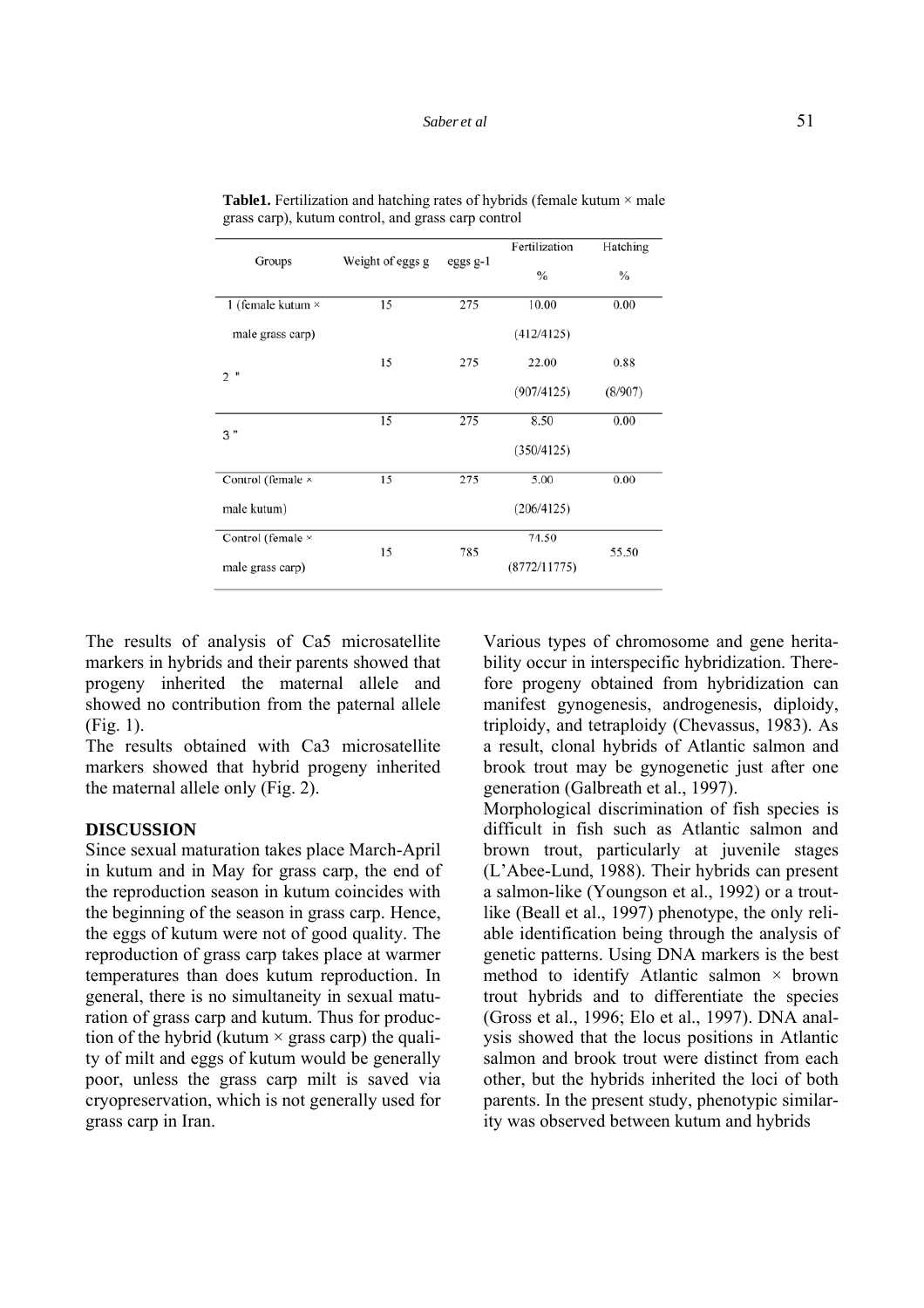

Fig.1. Banding pattern in male grass carp (column 1), female kutum (column 2), and their progeny (columns 3 to 5 and 7 to 11) (column 6, marker 100 bp) using Ca5 microsatellite markers.

(kutum  $\varphi \times \text{grass } \text{carp } \circlearrowleft \circlearrowright$ ) (Fig. 3). Even cytological methods could not identify differences between hybrids and the maternal parent. Therefore, DNA markers are necessary to verify the hybrid genome and its heritability. Evaluation of genetic diversity with DNA showed that microsatellites are adequately sensitive for the study of homozygosity with inbreeding. Therefore, it is suitable for differentiating populations. A few microsatellite loci having more than 20 alleles are required for distinction of a given parent's offspring in mixed populations, although loci with lower numbers of alleles may be suitable for population genetics and phylogeny (O'Connell and Wright, 1997; Estoup and Angers, 1998).

Our findings suggest that microsatellite markers are preferable for distinguishing hybrids obtained from female kutum and male grass carp, since phenotypic discriminating of hybrids is difficult due to the similarity of a few meristic traits with female kutum (Khara, 1998). Elo et al. (1997) suggested that DNA markers are suitable for the study of hybrids. In the present study, we used two microsatellite loci in eight hybrid individuals. Mia et al. (2002) used three microsatellite loci for distinction of progeny resulting from the mating of silver carp *Hypophthalmichthys molitrix* and bighead carp *Aristichthys nobilis*. They analyzed five individuals of



**Fig. 2**. Banding pattern in female kutum (column 1), male grass carp (column 2), and their progeny (columns 3 to 5 and 7 to 11) (column 6, marker 100 bp) using Ca3 microsatellite markers.



Fig 3. Phenotypic comparison of grass carp (above), hybrid (kutum  $\varphi \times$  grass carp  $\varphi$ ) (middle), and kutum (bottom).

doubtful hybrids, three of which were heterozygote in the three loci and recognized as hybrids. Nowruzfashkhami et al. (2001) showed that hybridization of female kutum  $(2n = 50$  chromosomes) and male grass carp  $(2n = 48 \text{ chromosome})$ somes) (Hosseini, 1996) resulted in chromosome numbers of hybrids equal to that of their maternal (kutum) parent. They suggested that the similarity of the hybrid karyotype and phenotype (a few meristic traits) to the female kutum demonstrated gynogenesis.

According to our findings, the two microsatellite markers used were adequate to compare genomic heritability of hybrids to that of their parents. The similarity of the hybrids with their maternal parent suggests gynogenesis.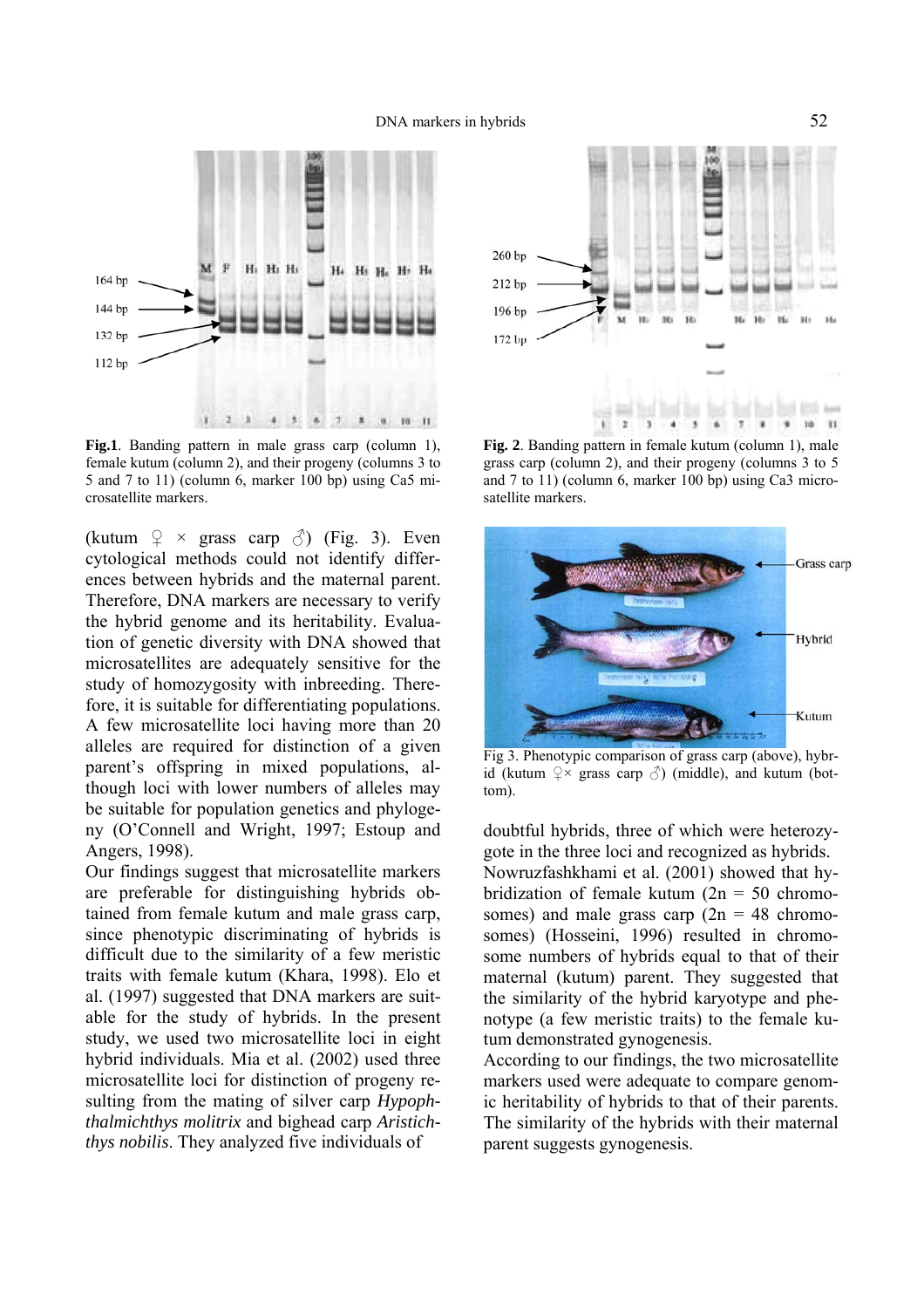Marian and Krasznai (1978) reported sterile triploid fingerlings from mating female grass carp and male bighead carp. In their study, diploid gynogenesis and mosaic individuals in hybrids were found as well. In hybridization of female goldfish *Carassius auratus gibelio* and male grass carp, gynogenetic individuals were produced (Chevassus, 1983). This might be due to the insemination of ovum with degraded genome sperm or to lack of insertion of sperm nuclei into the ovum.

Unfavorable ambient conditions, such as warm or cold water or chemical conditions can impair separation of the second polar body in oogenesis to produce diploid eggs and gynogenetic fish (Kirpichnikov, 1981); hence gynogenesis may

#### **REFERENCES**

Beall E, Moran P, Pendas AM, Izquierdo JI, Garcia-Vazquez E (1997) Hybridization in natural populations of salmonids in South-West Europe and in an experimental channel. Bulletin Francais de la Peche et de la Pisciculture 344/345, 271-285

Chevassus B (1983) Hybridization in fishes. Aquacult 33, 245 – 262

David P, Jarne P (1997) Heterozygosity and growth in the marine bivalve *Spisula oalis*: testing alternative hypotheses. Genet Res 70, 215-223

DeWoody JA, Avise JC (2000) Microsatellite variation in marine, freshwater and anadoromous fishes compared with other animals. J Fish Biol 56, 461-473

Dimsoski P, Toth GP, Bagley MJ (2000) Microsatellite characterization in central stoneroller *Campostoma anomalum* (Pisces: Cyprinidae). Mol Ecol 9, 2187-2189

Elo K, Ivanoff S, Vuorinen JA, Piironen J (1997) Inheritance of RAPD markers and detection of interspecific hybridizations with brown trout and Atlantic salmon. Aquacult 152, 55- 65

Estoup A, Angers B (1998) Microsatellites and minisatellites for molecular ecology: theoretical and empirical considerations. In: Advances in Molecular Ecology, Carvalho GR, ed. (IOS Press: Amsterdam, Netherlands), pp. 55-86

Galbreath PF, Adams KJ, Wheeler PA, Thorgaard GH (1997) Clonal Atlantic salmon  $\times$  brown trout hybrids produced by gynogenesis. J Fish Biol 50, 1025-1033

occur naturally in a few fishes, such as Amazon molly *Poecilia formosa* (Hubbs and Hubb, 1932) and goldfish (Kirpichnikov, 1981). Results of our study confirmed previous morphometric and cytogenetic studies and showed that the studied hybrid progeny have a genome similar to their maternal parent and seem to be gynogenetic.

#### **Acknowledgements**

The authors thank Mr. Mohammad Hossein Toluiee, Head of Shahid Ansari Bony Fishes Stock Rehabilitation and Breeding Center and his deputy, Mr. Reza Khomeirani. We are also grateful to the personnel and staff of their center and to the staff of the Genetics Department of International Sturgeon Research Institute

Gross R, Nilsson J, Schmitz M (1996) A new speciesspecific nuclear DNA marker for identification of hybrids between Atlantic salmon and brown trout. J Fish Biol 49, 537-540

Hosseini A (1993) Reciprocal mating between kutum *Rutilus frisii kutum* × roach *Rutilus rutilus*. Technical Report No. 122, Guilan Fisheries Research Center, Bandar Anzali, Iran (in Persian)

Hosseini A (1996) Hybridization between female kutum *Rutilus frisii kutum* and male grass carp *Ctenopharyngodon idella*. Technical Report No. 144, Guilan Fisheries Research Center, Bandar Anzali, Iran (in Persian)

Hubbs CL, Hubbs LC (1932) Apparent parthenogenesis in nature, in a form of fish of hybrid origin. Science 76, 628-630

Khara H (1998) Food item identification of hybrid female kutum *Rutilus frisii kutum* × male grass carp *Ctenopharyngodon idella*. Master's thesis. Islamic Azad University, Lahijan Branch, Iran (in Persian)

Kirpichnikov VS (1981) Genetic bases of fish selection. (Springer – Verlag: Berlin, Germany; New York, USA) p.421

Krasznai ZL Interspecific hybridization of warm water fin fish. In: Proceeding of the World Symposium on Selection, Hybridization and Genetic Engineering in Aquaculture, 1986 27-30 May, (Berlin, Germany), pp. 27-30